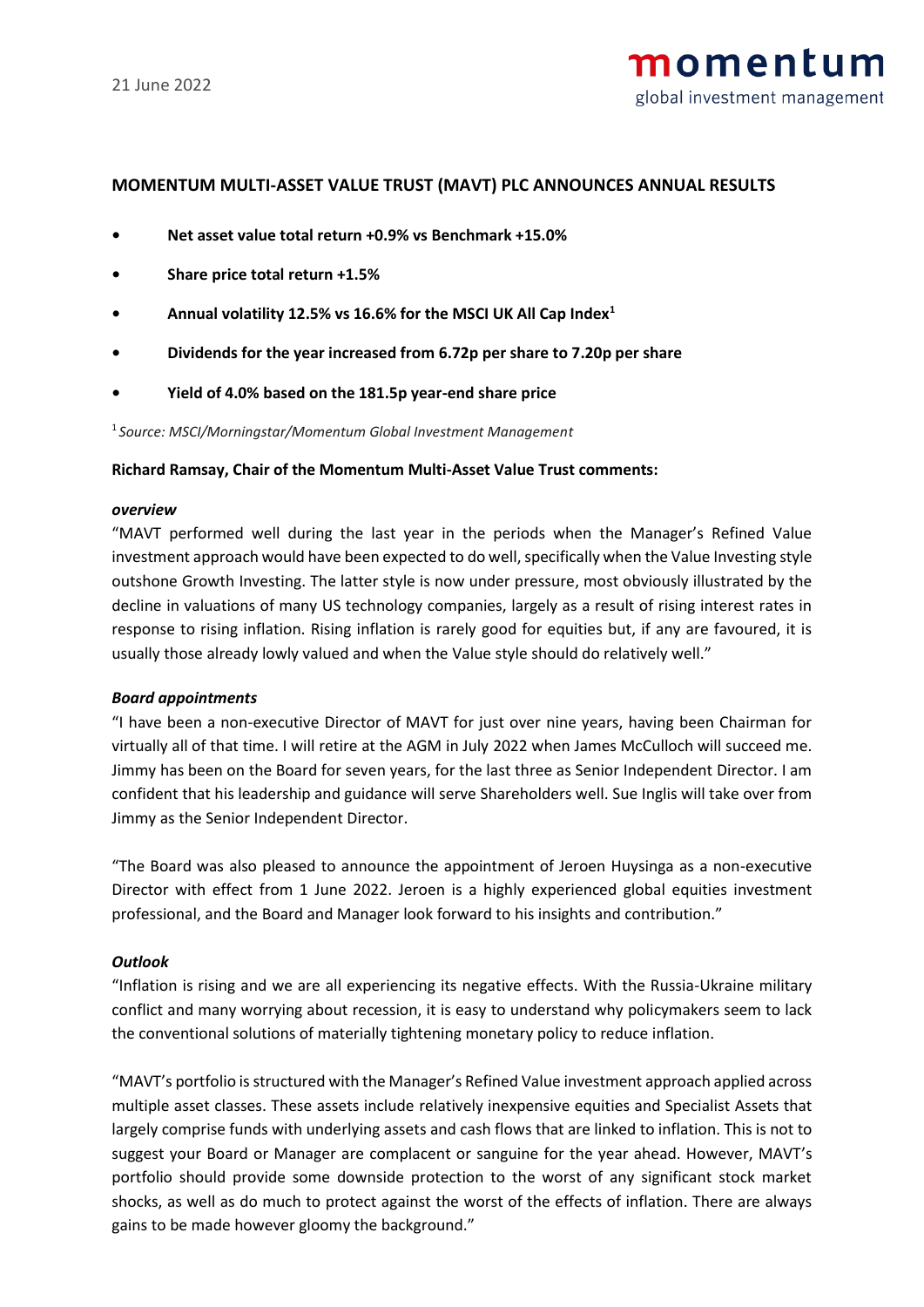## **View from the Manager (Gary Moglione, Momentum Global Investment Management Ltd):**

"In a year of challenging and often volatile market conditions it is pleasing to report that MAVT was broadly resilient delivering a share price total return of 1.4%, and a NAV total return of 0.9%. We view this as an encouraging result given market index returns over the same time period, and are pleased that our focus on Value has led us to navigate these challenges effectively.

"The portfolio has significant inflation protection on a number of levels. MAVT follows a Value Investment style and Value stocks tend to perform better in an inflationary environment due to discounted cash flows, i.e. we are buying future profits at what we believe are substantially lower prices. The inflationary environment has provided a strong tailwind for many of our Specialist Assets in particular."

"Significant market movements over the past year have led to a number of companies and funds trading at what we consider to be very attractive valuations. UK Equities have yielded some of the most compelling new opportunities. Looking ahead we believe UK, Asian and Japanese equities are now looking attractive and we have recently increased our exposure to these sectors, funded through selling holdings that have performed well and are no longer so attractively valued.

*Unless otherwise stated the source for all information is Juniper Partners Limited*

**Annual Momentum Mult-Asset Value Trust plc [Annual Report and Accounts 2022](https://momentum.co.uk/media/6310/mavt-2022-annual-report.pdf)**

**ENDS**